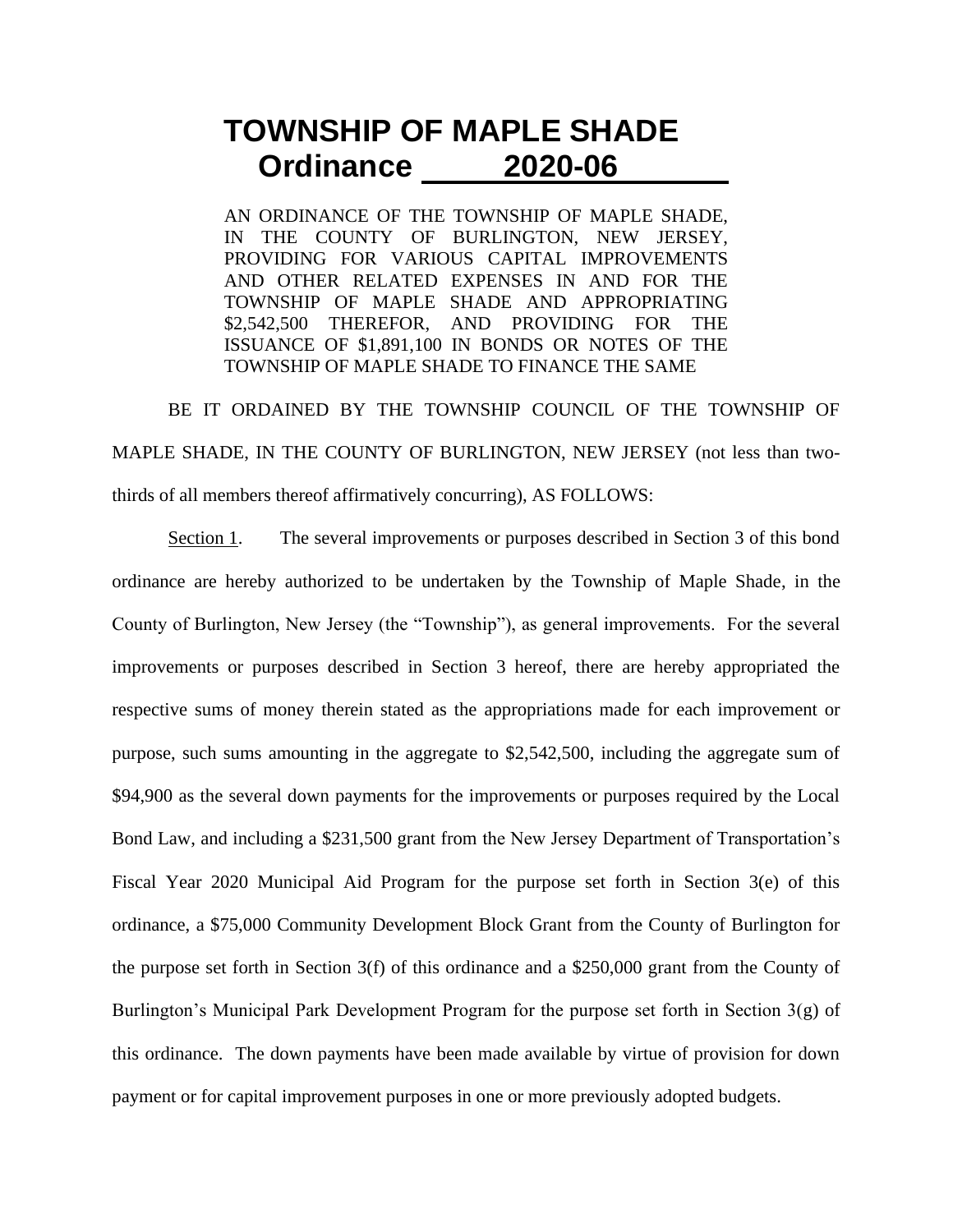Section 2. In order to finance the cost of the several improvements or purposes not covered by application of the several down payments or otherwise provided for hereunder, negotiable bonds are hereby authorized to be issued in the principal amount of \$1,891,100 pursuant to the Local Bond Law. In anticipation of the issuance of the bonds, negotiable bond anticipation notes are hereby authorized to be issued pursuant to and within the limitations prescribed by the Local Bond Law.

Section 3. The several improvements hereby authorized and the several purposes for which the bonds or notes are to be issued, the estimated cost of each improvement and the appropriation therefor, the estimated maximum amount of bonds or notes to be issued for each improvement and the period of usefulness of each improvement are as follows:

(a) Purpose: Improvements to Municipal Complex and capital repairs to other municipal buildings and facilities, including, without limitation, interior painting, security and lighting upgrades, HVAC replacement, entranceway and office door replacement and office and kitchen improvements and painting at the Police Department, and including all work and materials necessary therefor or incidental thereto.

| Appropriation and Estimated Cost:        | \$225,000 |
|------------------------------------------|-----------|
| <b>Maximum Amount of Bonds or Notes:</b> | \$214,250 |
| Period or Average Period of Usefulness:  | 15 years  |
| <b>Amount of Down Payment:</b>           | \$10,750  |

(b) Purpose: Acquisition of vehicles (excluding passenger cars and station wagons), including, without limitation, truck for Department of Public Works, Ford Interceptor or equivalent for the First Aid Squad, and sports utility vehicles for the Police Department, including all work and materials necessary therefor or incidental thereto.

| Appropriation and Estimated Cost:       | \$375,000 |
|-----------------------------------------|-----------|
| Maximum Amount of Bonds or Notes:       | \$357,050 |
| Period or Average Period of Usefulness: | 5 years   |
| <b>Amount of Down Payment:</b>          | \$17,950  |

(c) Purpose: Acquisition of equipment, including, without limitation, equipment for the Public Works Department and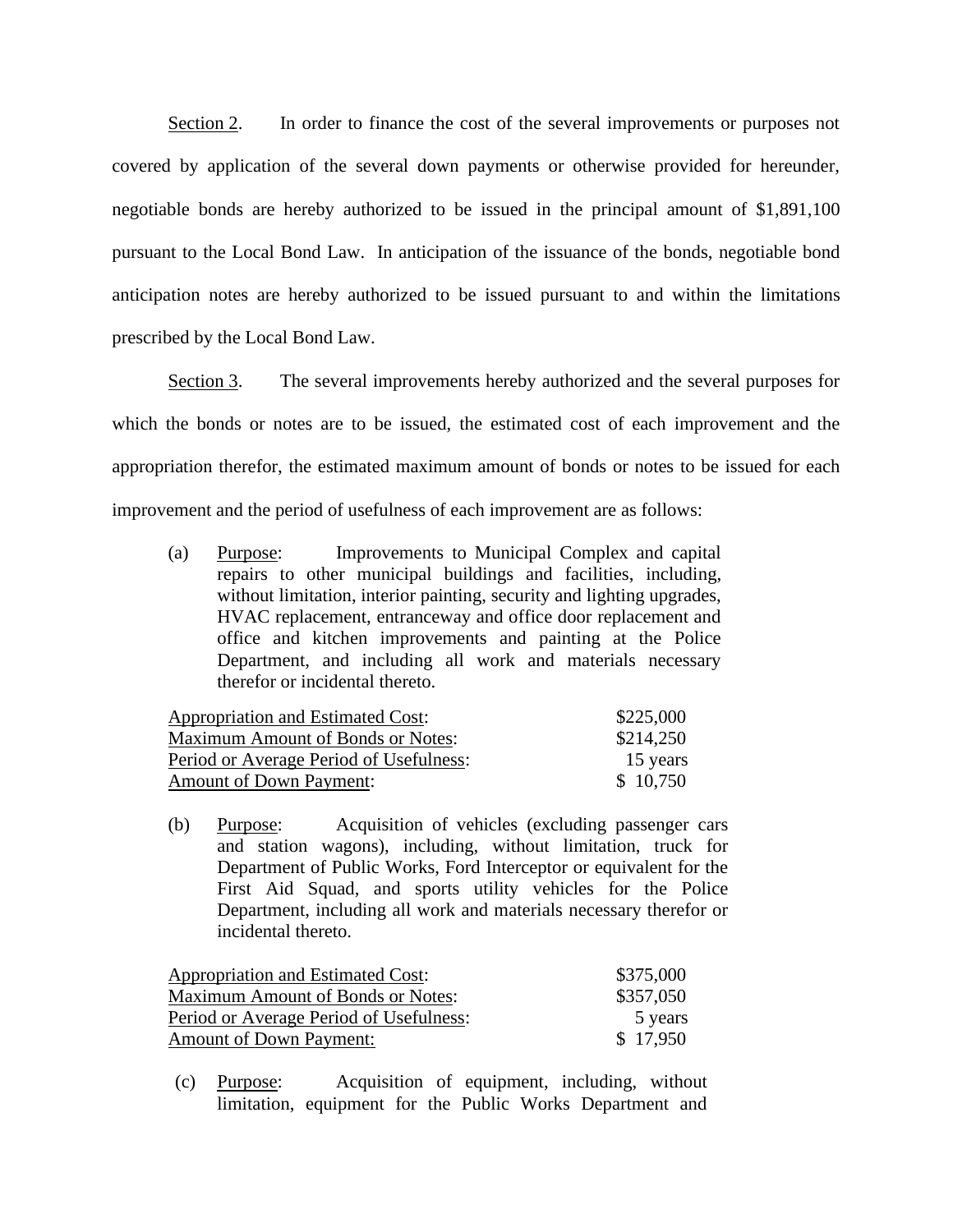acquisition of CPR assist machines for the First Aid Squad, and including all work and materials necessary therefor or incidental thereto.

| Appropriation and Estimated Cost:        | \$75,000 |
|------------------------------------------|----------|
| <b>Maximum Amount of Bonds or Notes:</b> | \$71,400 |
| Period or Average Period of Usefulness:  | 10 years |
| <b>Amount of Down Payment:</b>           | \$3,600  |

(d) Purpose: Storm drainage system improvements, including, without limitation, inlet repairs, and including all work and materials necessary therefor or incidental thereto.

| Appropriation and Estimated Cost:        | \$200,000 |
|------------------------------------------|-----------|
| <b>Maximum Amount of Bonds or Notes:</b> | \$190,450 |
| Period or Average Period of Usefulness:  | 15 years  |
| <b>Amount of Down Payment:</b>           | \$9,550   |

(e) Purpose: Reconstruction of roads to Class B Standard, as provided in the Local Bond Law, including, without limitation, Collins Lane and including roadway resurfacing and safety improvements, and including all work and materials necessary therefor or incidental thereto.

| Appropriation and Estimated Cost:       | \$981,500 |
|-----------------------------------------|-----------|
| Maximum Amount of Bonds or Notes:       | \$714,250 |
| Period or Average Period of Usefulness: | 10 years  |
| <b>Amount of Down Payment:</b>          | \$35,750  |
| <b>Grant Appropriated:</b>              | \$231,500 |

(f) Purpose Crosswalk visibility improvements, including all work and materials necessary therefor or incidental thereto.

| Appropriation and Estimated Cost:       | \$86,000              |
|-----------------------------------------|-----------------------|
| Maximum Amount of Bonds or Notes:       | \$10,450              |
| Period or Average Period of Usefulness: | 10 years              |
| <b>Amount of Down Payment:</b>          | $\mathcal{S}$<br>-550 |
| <b>Grant Appropriated:</b>              | \$75,000              |

(g) Purpose Improvements to recreational facilities, including, without limitation, lighting, security and fencing, improvements to hockey rink and improvements to John F. Kennedy Field, and including all work and materials necessary therefor or incidental thereto.

| Appropriation and Estimated Cost:        | \$350,000 |
|------------------------------------------|-----------|
| <b>Maximum Amount of Bonds or Notes:</b> | \$95,200  |
| Period or Average Period of Usefulness:  | 15 years  |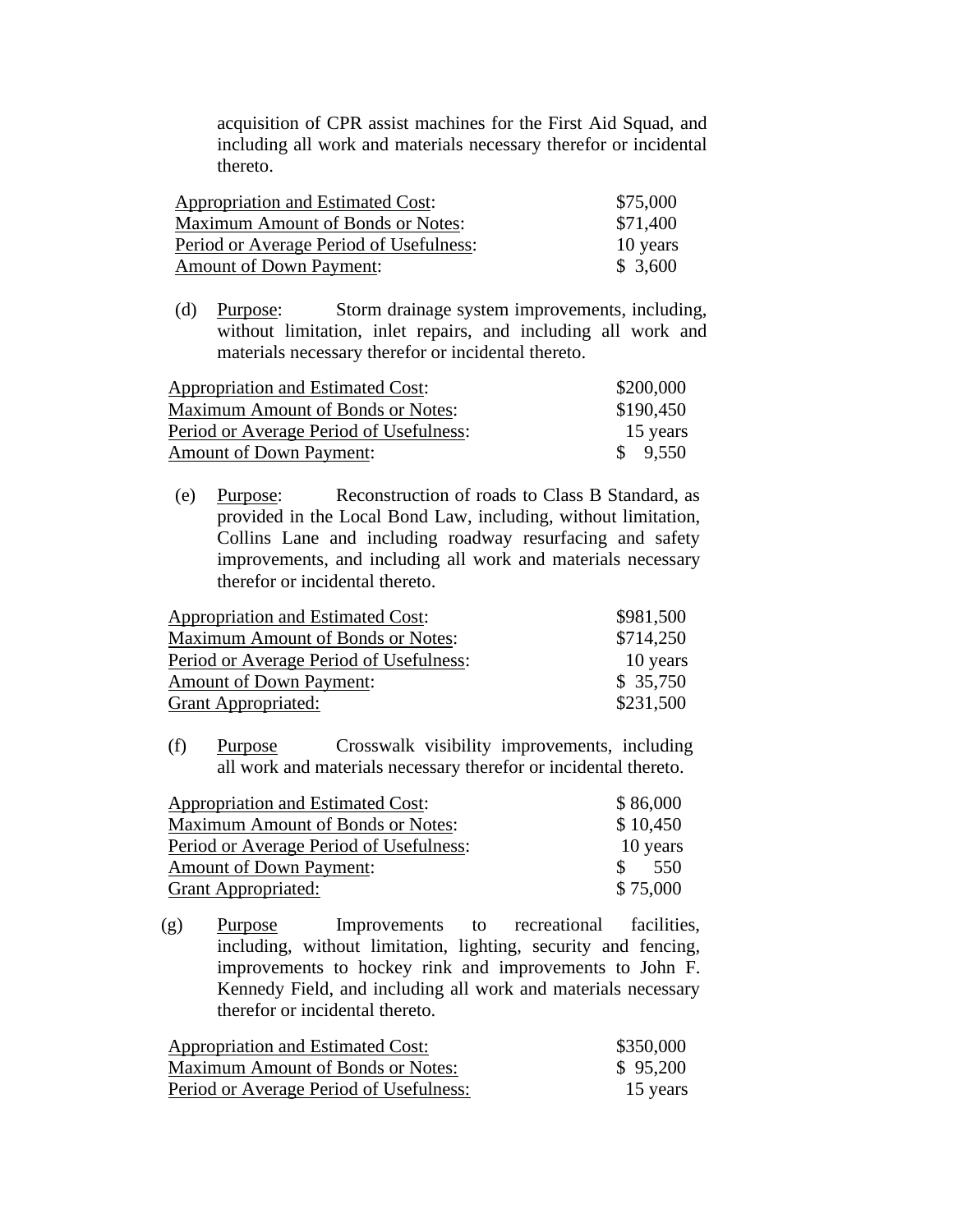| <b>Amount of Down Payment:</b>                                   | 4,800     |
|------------------------------------------------------------------|-----------|
| <b>Grant Appropriated:</b>                                       | \$250,000 |
| Acquisition of equipment for Fire Department,<br>(h)<br>Purpose: |           |
| including, without limitation, turnout gear and self-contained   |           |
| breathing apparatus, and including all work and materials        |           |
| necessary therefor or incidental thereto.                        |           |
| Appropriation and Estimated Cost:                                | \$250,000 |
| $\mathbf{M}$ is $\mathbf{M}$ in $\mathbf{M}$ in $\mathbf{M}$     | 0.00000   |

| <b>Maximum Amount of Bonds or Notes:</b> | \$238,050 |
|------------------------------------------|-----------|
| Period or Average Period of Usefulness:  | 10 years  |
| <b>Amount of Down Payment:</b>           | \$11,950  |

(i) The estimated maximum amount of bonds or notes to be issued for the several improvements or purposes is as stated in Section 2 hereof.

(j) The estimated cost of the several improvements or purposes is equal to the amount of the appropriation herein made therefor.

Section 4. All bond anticipation notes issued hereunder shall mature at such times as may be determined by the chief financial officer; provided that no note shall mature later than one year from its date. The notes shall bear interest at such rate or rates and be in such form as may be determined by the chief financial officer. The chief financial officer shall determine all matters in connection with notes issued pursuant to this bond ordinance, and the chief financial officer's signature upon the notes shall be conclusive evidence as to all such determinations. All notes issued hereunder may be renewed from time to time subject to the provisions of the Local Bond Law. The chief financial officer is hereby authorized to sell part or all of the notes from time to time at public or private sale and to deliver them to the purchasers thereof upon receipt of payment of the purchase price plus accrued interest from their dates to the date of delivery thereof. The chief financial officer is directed to report in writing to the governing body at the meeting next succeeding the date when any sale or delivery of the notes pursuant to this bond ordinance is made. Such report must include the amount, the description, the interest rate and the maturity schedule of the notes sold, the price obtained and the name of the purchaser.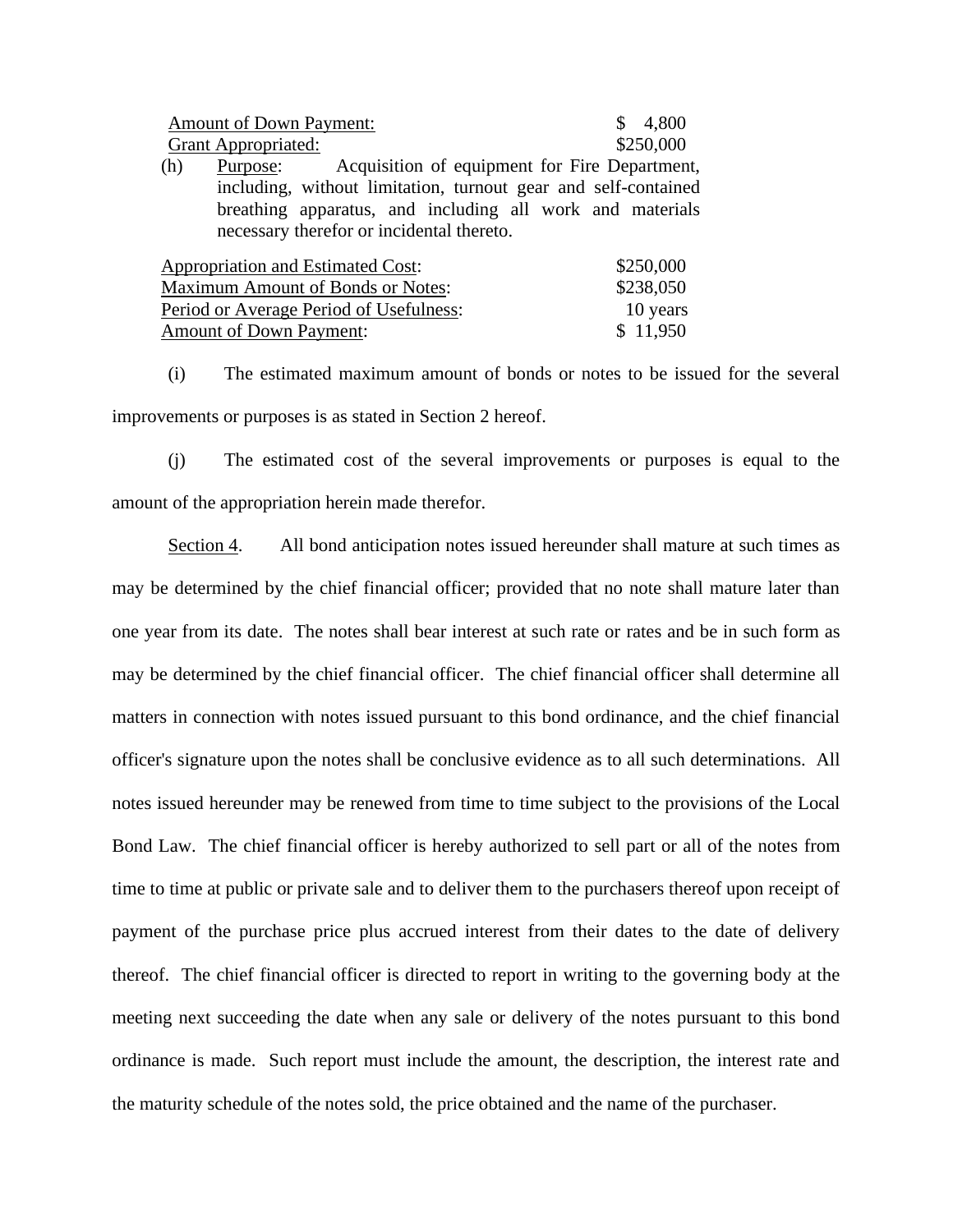Section 5. The capital budget (or temporary capital budget, as applicable) of the Township is hereby amended to conform with the provisions of this bond ordinance to the extent of any inconsistency herewith. In the event of any such inconsistency and amendment, the resolution in the form promulgated by the Local Finance Board showing full detail of the amended capital budget (or amended temporary capital budget, as applicable) and capital program as approved by the Director of the Division of Local Government Services is on file with the Clerk and is available there for public inspection.

Section 6. The following additional matters are hereby determined, declared, recited and stated:

(a) The several improvements or purposes described in Section 3 of this bond ordinance are not current expenses. They are improvements or purposes the Township may lawfully undertake as general improvements, and no part of the costs thereof have been or shall be specially assessed on property specially benefited thereby.

(b) The average period of usefulness of the several improvements or purposes, within the limitations of the Local Bond Law, computed on the basis of the respective amounts or obligations authorized for each improvement or purpose and the reasonable life thereof within the limitations of the Local Bond Law, is 10.378 years.

(c) The Supplemental Debt Statement required by the Local Bond Law has been duly prepared and filed in the office of the Clerk, and a complete executed duplicate thereof has been filed in the office of the Director of the Division of Local Government Services in the Department of Community Affairs of the State of New Jersey. Such statement shows that the gross debt of the Township as defined in the Local Bond Law is increased by the authorization of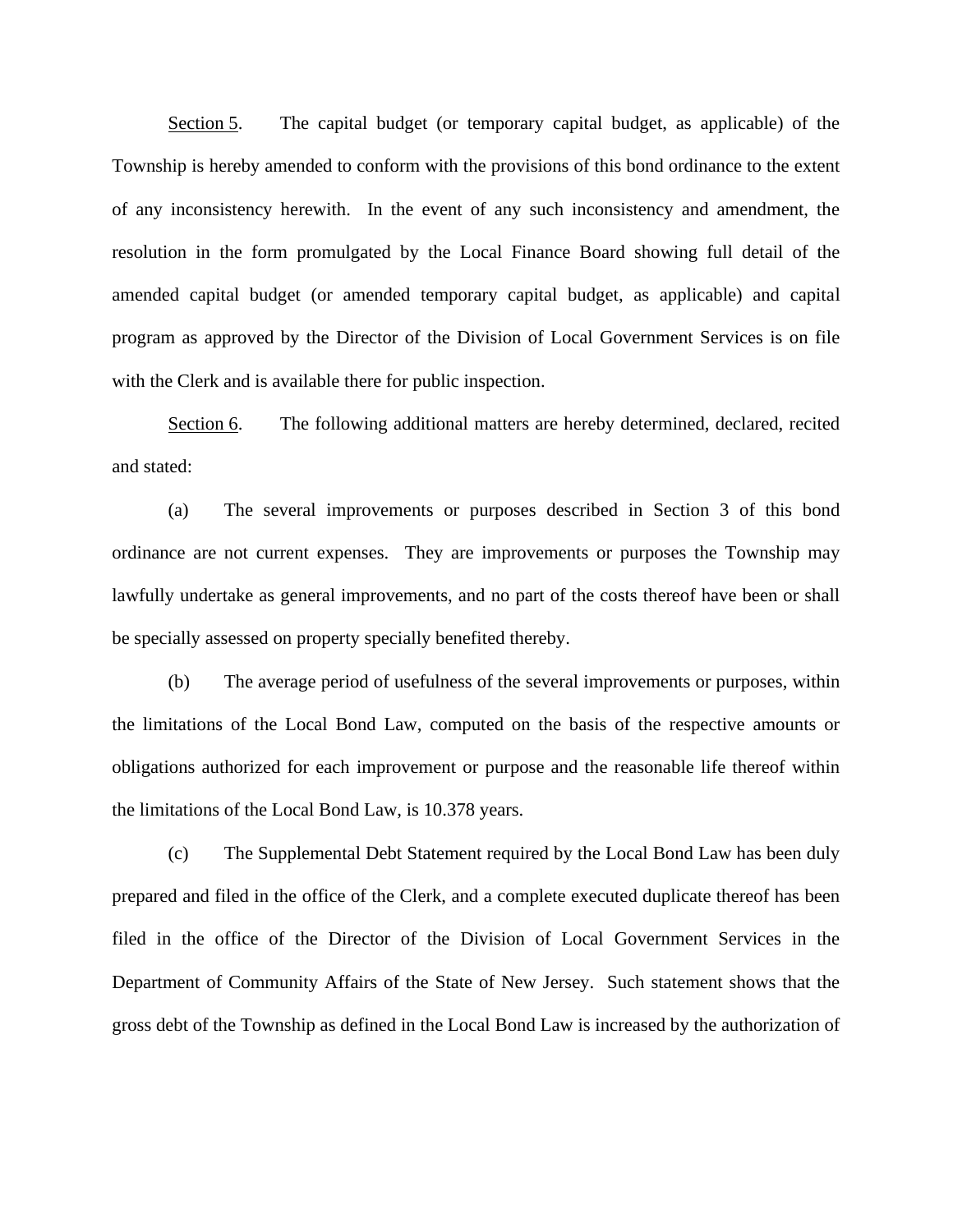the bonds and notes provided in this bond ordinance by \$1,891,100 and the obligations authorized herein will be within all debt limitations prescribed by that Law.

(d) An aggregate amount not exceeding \$375,000 for items of expense listed in and permitted under N.J.S.A. 40A:2-20 is included in the estimated cost indicated herein for the several improvements or purposes.

(e) The Township reasonably expects to commence the acquisition and/or construction of the several improvements or purposes described in Section 3 hereof, and to advance all or a portion of the costs in respect thereof, prior to the issuance of bonds or notes hereunder. To the extent such costs are advanced, the Township further reasonably expects to reimburse such expenditures from the proceeds of the bonds or notes authorized by this bond ordinance, in an aggregate amount not to exceed the amount of bonds or notes authorized in Section 2 hereof.

Section 7. Except as provided in Section 8, any grant moneys received for the purposes described in Section 3 hereof shall be applied either to direct payment of the cost of the improvement or to payment of the obligations issued pursuant to this bond ordinance. The amount of obligations authorized hereunder shall be reduced to the extent that such funds are so used.

Section 8. As a portion of the total appropriation of \$2,542,500 made in Section 1 hereof, there is appropriated herein for the improvement or purpose described in Section 3(e) of this ordinance a \$231,500 grant from the New Jersey Department of Transportation's Fiscal Year 2020 Municipal Aid Program, there is appropriated herein for the improvement or purpose described in Section 3(f) of this ordinance a \$75,000 Community Development Block Grant from the County of Burlington, and there is appropriated herein for the improvement or purpose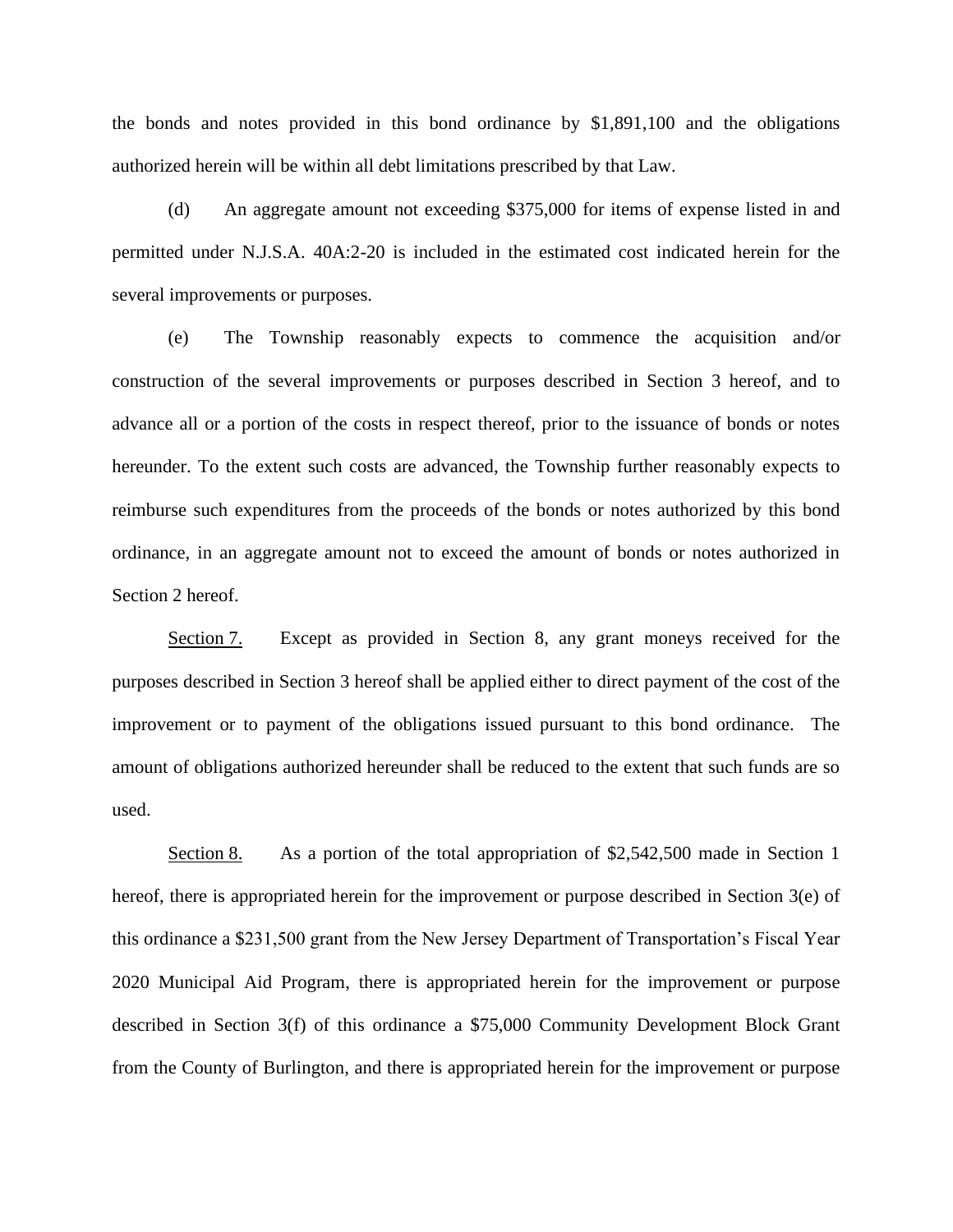described in Section 3(g) of this ordinance a \$250,000 grant from the County of Burlington's Municipal Park Development Program..

Section 9. The full faith and credit of the Township is hereby pledged to the punctual payment of the principal of and the interest on the obligations authorized by this bond ordinance. The obligations shall be direct, unlimited obligations of the Township, and the Township shall be obligated to levy ad valorem taxes upon all the taxable property within the Township for the payment of the obligations and the interest thereon without limitation of rate or amount.

Section 10. The chief financial officer of the Township is hereby authorized to prepare and to update from time to time as necessary a financial disclosure document to be distributed in connection with the sale of obligations of the Township and to execute such disclosure document on behalf of the Township. The chief financial officer is further authorized to enter into the appropriate undertaking to provide secondary market disclosure on behalf of the Township pursuant to Rule 15c2-12 of the Securities and Exchange Commission (the "Rule") for the benefit of holders and beneficial owners of obligations of the Township and to amend such undertaking from time to time in connection with any change in law, or interpretation thereof, provided such undertaking is and continues to be, in the opinion of a nationally recognized bond counsel, consistent with the requirements of the Rule. In the event that the Township fails to comply with its undertaking, the Township shall not be liable for any monetary damages, and the remedy shall be limited to specific performance of the undertaking.

Section 11. To the extent that any previous ordinance or resolution is inconsistent herewith or contradictory hereto, said ordinance or resolution is hereby repealed or amended to the extent necessary to make it consistent herewith.